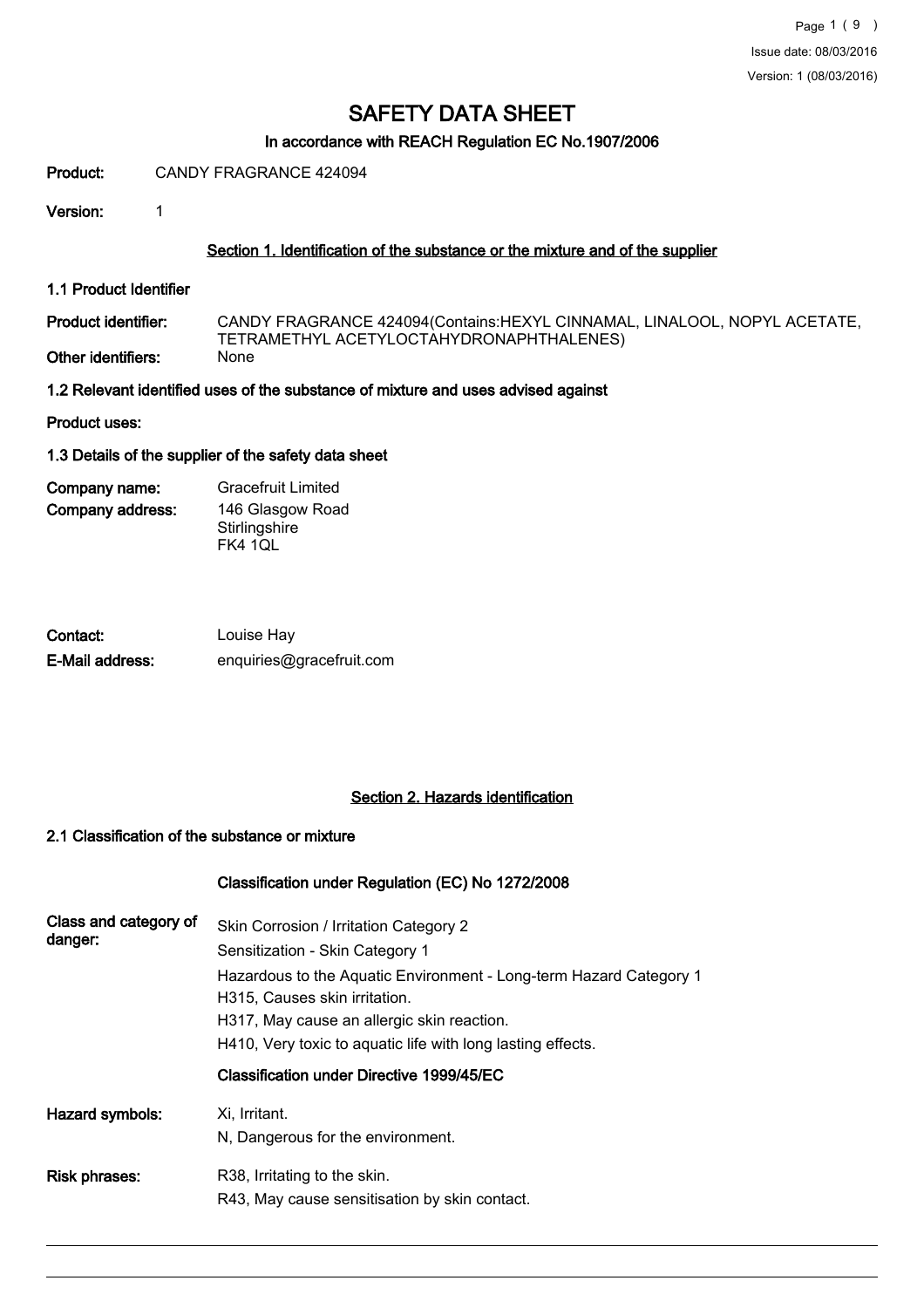# In accordance with REACH Regulation EC No.1907/2006

| Product:                     |   | CANDY FRAGRANCE 424094                                                                                                                                                                                                                                                                                                                                                                                                                                                                                                                                                                                                                                   |
|------------------------------|---|----------------------------------------------------------------------------------------------------------------------------------------------------------------------------------------------------------------------------------------------------------------------------------------------------------------------------------------------------------------------------------------------------------------------------------------------------------------------------------------------------------------------------------------------------------------------------------------------------------------------------------------------------------|
| Version:                     | 1 |                                                                                                                                                                                                                                                                                                                                                                                                                                                                                                                                                                                                                                                          |
|                              |   | R50/53, Very toxic to aquatic organisms, may cause long-term adverse effects in the aquatic<br>environment.                                                                                                                                                                                                                                                                                                                                                                                                                                                                                                                                              |
| 2.2 Label elements           |   |                                                                                                                                                                                                                                                                                                                                                                                                                                                                                                                                                                                                                                                          |
| Signal word:                 |   | Warning                                                                                                                                                                                                                                                                                                                                                                                                                                                                                                                                                                                                                                                  |
| <b>Hazard statements:</b>    |   | H315, Causes skin irritation.<br>H317, May cause an allergic skin reaction.<br>H410, Very toxic to aquatic life with long lasting effects.                                                                                                                                                                                                                                                                                                                                                                                                                                                                                                               |
| Supplemental<br>Information: |   | EUH208, Contains HELIOTROPINE, ALPHA-ISOMETHYL IONONE,<br>HYDROXYCITRONELLAL, PENTADECALACTONE. May produce an allergic reaction.                                                                                                                                                                                                                                                                                                                                                                                                                                                                                                                        |
| Precautionary<br>statements: |   | P261, Avoid breathing vapour or dust.<br>P264, Wash hands and other contacted skin thoroughly after handling.<br>P272, Contaminated work clothing should not be allowed out of the workplace.<br>P273, Avoid release to the environment.<br>P280, Wear protective gloves/eye protection/face protection.<br>P302/352, IF ON SKIN: Wash with plenty of soap and water.<br>P333/313, If skin irritation or rash occurs: Get medical advice/attention.<br>P362, Take off contaminated clothing and wash before reuse.<br>P391, Collect spillage.<br>P501, Dispose of contents/container to approved disposal site, in accordance with local<br>regulations. |
| Pictograms:                  |   |                                                                                                                                                                                                                                                                                                                                                                                                                                                                                                                                                                                                                                                          |
| Other hazards:               |   | None                                                                                                                                                                                                                                                                                                                                                                                                                                                                                                                                                                                                                                                     |
|                              |   | Section 3. Composition / information on ingredients                                                                                                                                                                                                                                                                                                                                                                                                                                                                                                                                                                                                      |
| 3.2 Mixtures                 |   |                                                                                                                                                                                                                                                                                                                                                                                                                                                                                                                                                                                                                                                          |
| <b>Contains:</b>             |   |                                                                                                                                                                                                                                                                                                                                                                                                                                                                                                                                                                                                                                                          |

| Name | CAS |  | <b>REACH Registration</b><br>NO. | % | Classification for (DSD) Classification for (CLP)<br>67/548/EEC | 1272/2008 |
|------|-----|--|----------------------------------|---|-----------------------------------------------------------------|-----------|
|------|-----|--|----------------------------------|---|-----------------------------------------------------------------|-----------|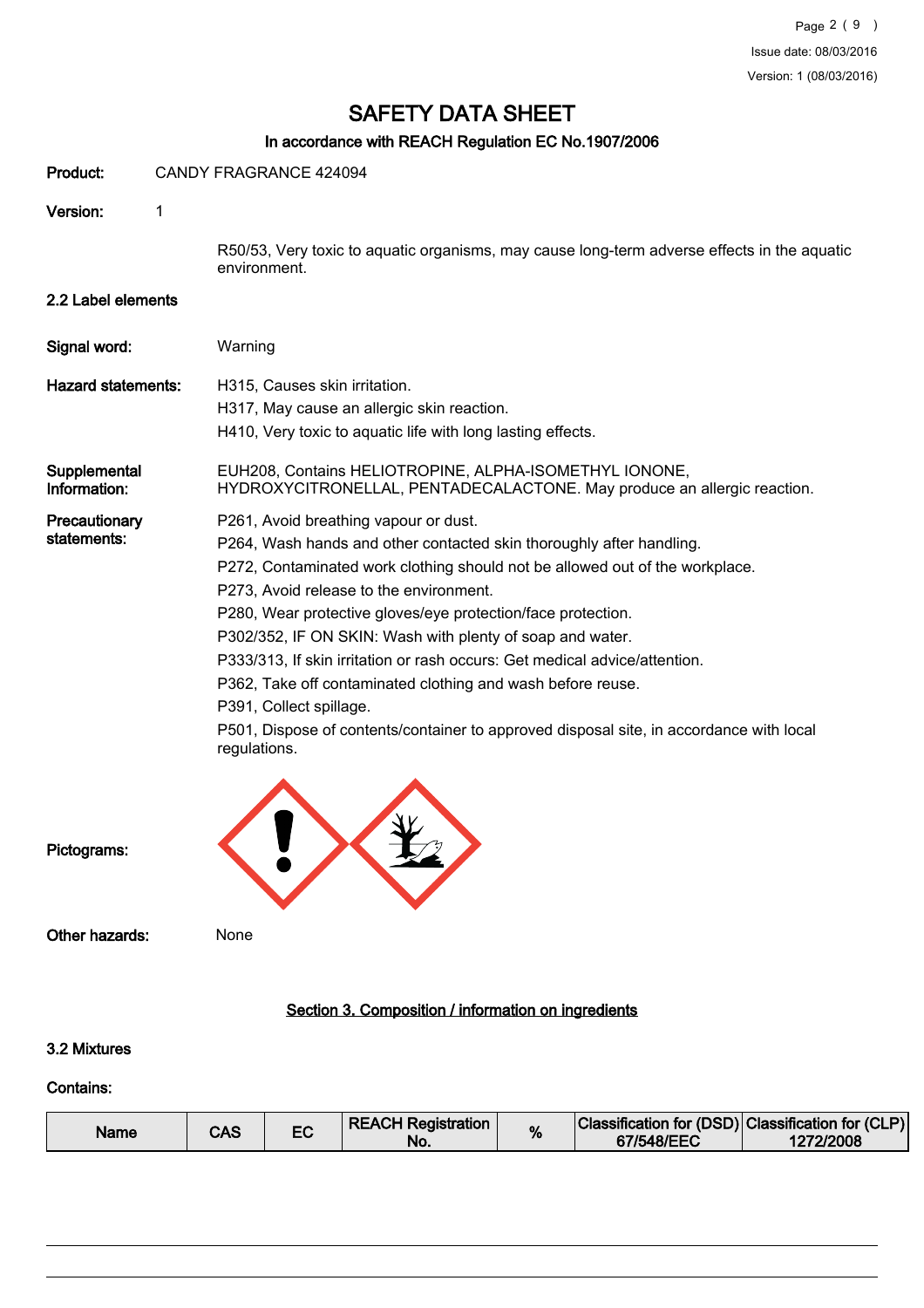Page 3 ( 9 ) Issue date: 08/03/2016 Version: 1 (08/03/2016)

# SAFETY DATA SHEET

# In accordance with REACH Regulation EC No.1907/2006

### Product: CANDY FRAGRANCE 424094

#### Version: 1

| <b>HEXAMETHYLINDAN</b><br><b>OPYRAN</b>                             | 1222-05-5  | 214-946-9 | 01-2119488227-29 | $15 - 20%$  | N ; R50/53                        | EH A1-EH C1; H410,-                                                 |
|---------------------------------------------------------------------|------------|-----------|------------------|-------------|-----------------------------------|---------------------------------------------------------------------|
| <b>TETRAMETHYL</b><br><b>ACETYLOCTAHYDR</b><br><b>ONAPHTHALENES</b> | 54464-57-2 | 259-174-3 |                  | $10 - 15%$  | Xi-N : R38-R43-R50/53             | SCI 2-SS 1B-EH C1:H315-<br>H317-H410 .-                             |
| <b>HEXYL CINNAMAL</b>                                               | 101-86-0   | 202-983-3 |                  | $5 - 10%$   | Xi-N ; R38-R43-R50/53             | SS 1B-EH A1-EH C2:H317-<br>H400-H411.-                              |
| NOPYL ACETATE                                                       | 128-51-8   | 204-891-9 |                  | $1 - 3%$    | Xi-N : R36-R43-R51/53             | EDI 2-SS 1B-EH C2;H317-<br>H319-H411,-                              |
| PENTAMETHYLCYCL<br>OPENT-3-ENE-<br><b>BUTANOL</b>                   | 65113-99-7 | 265-453-0 | 01-2119975588-15 | $1 - 3%$    | Xi-N; R36-R51/53                  | EDI 2-EH C2:H319-H411,-                                             |
| <b>LINALOOL</b>                                                     | 78-70-6    | 201-134-4 | 01-2119474016-42 | $1 - 3%$    | Xi : R36/38                       | SCI 2-EDI 2:H315-H319,-                                             |
| <b>LINALYL ACETATE</b>                                              | 115-95-7   | 204-116-4 | 01-2119454789-19 | $1 - 3%$    | Xi: R36/38                        | SCI 2-EDI 2:H315-H319.-                                             |
| <b>ETHYLENE</b><br><b>BRASSYLATE</b>                                | 105-95-3   | 203-347-8 |                  | $1 - 3%$    | $N:$ R51/53                       | $-,-,-$                                                             |
| <b>BENZYL BENZOATE</b>                                              | 120-51-4   | 204-402-9 |                  | $1 - 3%$    | Xn-N ; R22-R51/53                 | ATO 4-EH A1-EH C2:<br>H302-H400-H411,-                              |
| TRIMETHYL-1-<br>CYCLOHEXENYLBUT<br>AN-2-ONE                         | 17283-81-7 | 241-318-1 |                  | $0.1 - 1\%$ | $N:$ R51/53                       | EH C2:H411.-                                                        |
| ALPHA-ISOMETHYL<br><b>IONONE</b>                                    | 127-51-5   | 204-846-3 |                  | $0.1 - 1\%$ | Xi-N: R43-R36/38-R51/53           | SCI 2-SS 1B-EH C2;H315-<br>H317-H320-H411.-                         |
| <b>PENTADECALACTON</b><br>Е                                         | 106-02-5   | 203-354-6 |                  | $0.1 - 1\%$ | Xi-N: R43-R51/53                  | SS 1B-EH C2; H317-H411,-                                            |
| <b>HELIOTROPINE</b>                                                 | 120-57-0   | 204-409-7 |                  | $0.1 - 1\%$ | Xi: R43                           | SS 1B:H317,-                                                        |
| <b>METHYL ALPHA-</b><br><b>IONONE ISOMERS</b>                       | 1335-46-2  | 215-635-0 | 01-2119471851-35 | $0.1 - 1\%$ | Xi-N; R36/38-R51/53               | SCI 2-EH C2;H315-H320-<br>$H411. -$                                 |
| <b>HYDROXYCITRONEL</b><br>LAL                                       | 107-75-5   | 203-518-7 |                  | $0.1 - 1\%$ | Xi : R36-R43                      | EDI 2-SS 1B:H317-H319,-                                             |
| <b>D-LIMONENE</b>                                                   | 5989-27-5  | 227-813-5 |                  | $< 0.1\%$   | Xn-N : R10-R38-R43-R65-<br>R50/53 | FL 3-SCI 2-SS 1B-AH 1-EH<br>A1-EH C1;H226-H304-<br>H315-H317-H410,- |

Substances with Community workplace exposure limits, not listed above:

| <b>Name</b>         | CAS     | EC        | %      |
|---------------------|---------|-----------|--------|
| I DIETHYL PHTHALATE | 84-66-2 | 201-550-6 | 37.05% |

Substances that are persistent, bioaccumulative and toxic or very persistent and very bioaccumulative, greater than 0.1%:

Not Applicable

## Section 4. First-aid measures

### 4.1 Description of first aid measures

IF ON SKIN: Wash with plenty of soap and water.

# 4.2 Most important symptoms and effects, both acute and delayed

Causes skin irritation.

May cause an allergic skin reaction.

#### 4.3 Indication of any immediate medical attention and special treatment needed

None expected, see Section 4.1 for further information.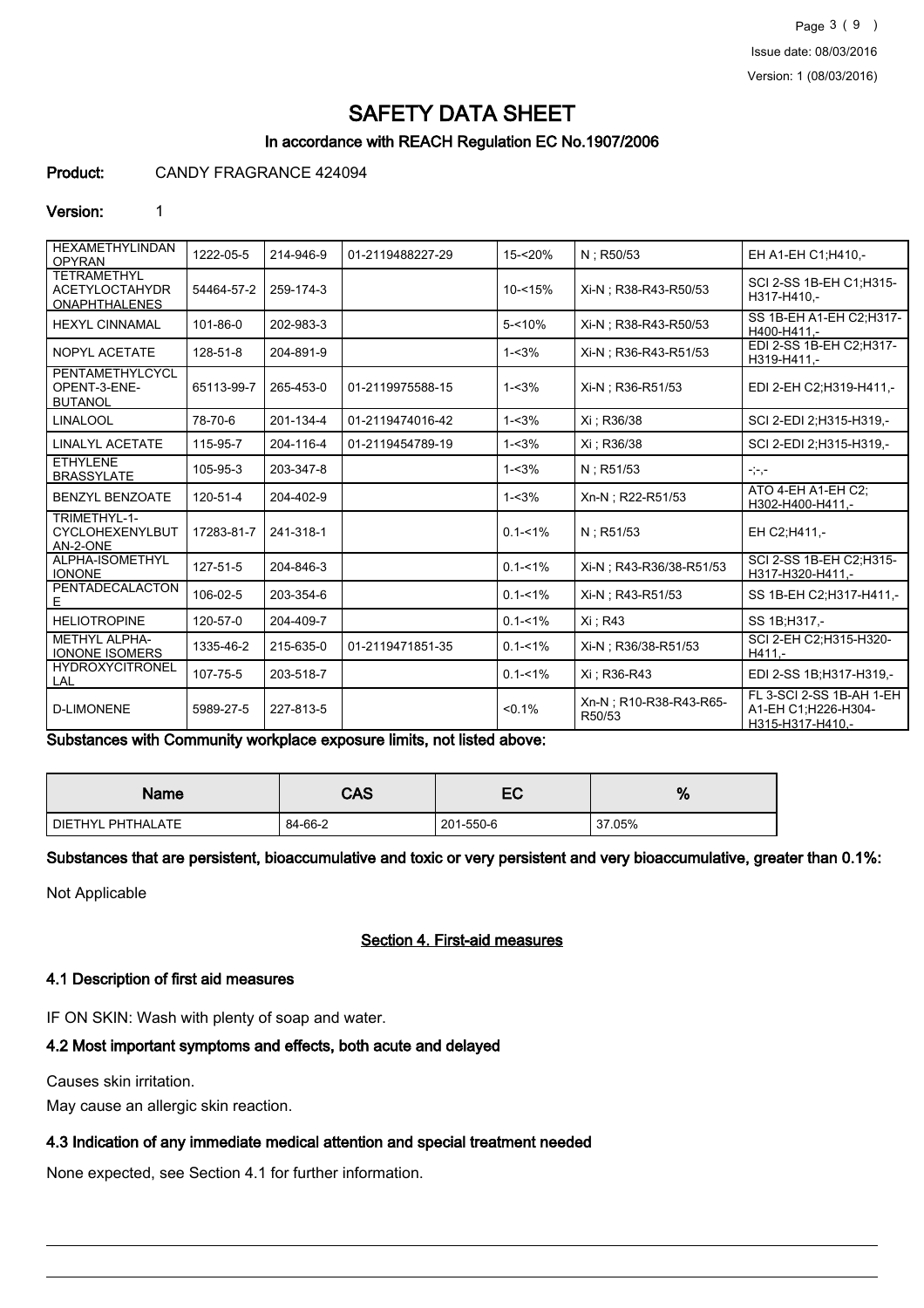# In accordance with REACH Regulation EC No.1907/2006

Product: CANDY FRAGRANCE 424094

Version: 1

# SECTION 5: Firefighting measures

### 5.1 Extinguishing media

Suitable media: Carbon dioxide, Dry chemical, Foam.

### 5.2 Special hazards arising from the substance or mixture

In case of fire, may be liberated: Carbon monoxide, Unidentified organic compounds.

### 5.3 Advice for fire fighters:

In case of insufficient ventilation, wear suitable respiratory equipment.

### Section 6. Accidental release measures

### 6.1 Personal precautions, protective equipment and emergency procedures:

Avoid inhalation. Avoid contact with skin and eyes. See protective measures under Section 7 and 8.

### 6.2 Environmental precautions:

Keep away from drains, surface and ground water, and soil.

## 6.3 Methods and material for containment and cleaning up:

Remove ignition sources. Provide adequate ventilation. Avoid excessive inhalation of vapours. Contain spillage immediately by use of sand or inert powder. Dispose of according to local regulations.

#### 6.4 Reference to other sections:

Also refer to sections 8 and 13.

## Section 7. Handling and storage

## 7.1 Precautions for safe handling:

Keep away from heat, sparks, open flames and hot surfaces. - No smoking. Use personal protective equipment as required. Use in accordance with good manufacturing and industrial hygiene practices. Use in areas with adequate ventilation Do not eat, drink or smoke when using this product.

## 7.2 Conditions for safe storage, including any incompatibilities:

Store in a well-ventilated place. Keep container tightly closed. Keep cool. Ground/bond container and receiving equipment. Use explosion-proof electrical, ventilating and lighting equipment. Use only non-sparking tools. Take precautionary measures against static discharge.

## 7.3 Specific end use(s):

Use in accordance with good manufacturing and industrial hygiene practices.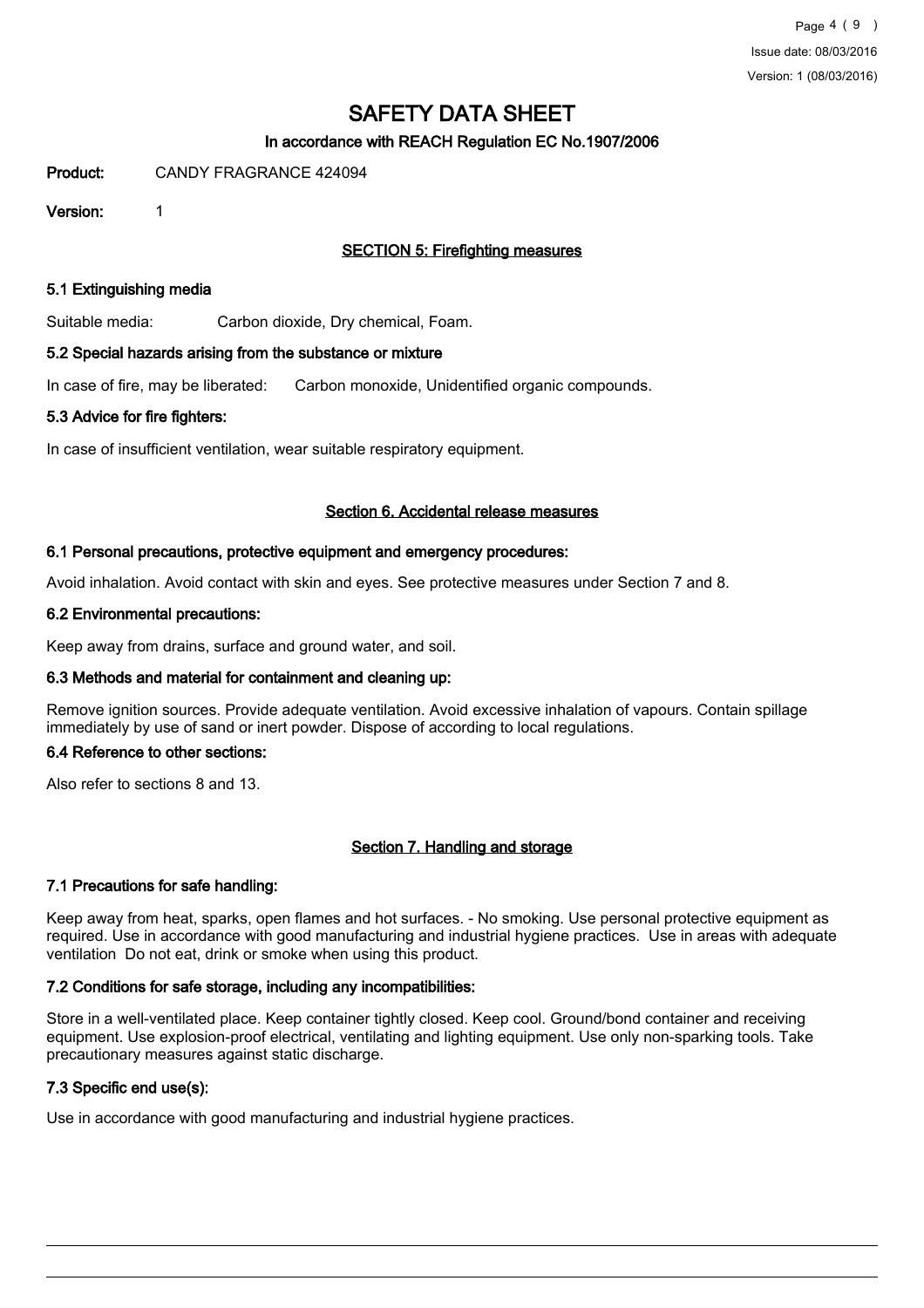# In accordance with REACH Regulation EC No.1907/2006

Product: CANDY FRAGRANCE 424094

Version: 1

## Section 8. Exposure controls/personal protection

### 8.1 Control parameters

### Workplace exposure limits:

| Ingredient        | <b>CAS</b> | EC            | <b>Description</b>                                         |  | mg/m <sup>3</sup> | Reference           |
|-------------------|------------|---------------|------------------------------------------------------------|--|-------------------|---------------------|
| DIETHYL PHTHALATE | 84-66-2    | 201-550-<br>6 | Long-term exposure limit (8-hour<br>TWA reference period)  |  | 5                 | UK EH40 Oct<br>2007 |
|                   |            |               | Short-term exposure limit (15-<br>minute reference period) |  | 10                | UK EH40 Oct<br>2007 |

### 8.2 Exposure Controls

## Eye / Skin Protection

Wear protective gloves/eye protection/face protection

### Respiratory Protection

Ensure adequate and ongoing ventilation is maintained in order to prevent build up of excessive vapour and to ensure occupational exposure limits are adhered to. If appropriate, and depending on your patterns and volumes of use, the following engineering controls may be required as additional protective measures: a) Isolate mixing rooms and other areas where this material is used or openly handled. Maintain these areas under negative air pressure relative to the rest of the plant. b) Employ the use of Personal protective equipment - an approved, properly fitted respirator with organic vapour cartridges or canisters and particulate filters. c) Use local exhaust ventilation around open tanks and other open sources of potential exposures in order to avoid excessive inhalation, including places where this material is openly weighed or measured. In addition, use general dilution ventilation of the work area to eliminate or reduce possible worker exposures. d) Use closed systems for transferring and processing this material.

Also refer to Sections 2 and 7.

## Section 9. Physical and chemical properties

#### 9.1 Information on basic physical and chemical properties

| Appearance:                    | Clear colourless to pale yellow liquid |
|--------------------------------|----------------------------------------|
| Odour:                         | Not determined                         |
| pH:                            | Not determined                         |
| Initial boiling point / range: | Not determined                         |
| Flash point:                   | $>$ 100 °C                             |
| Vapour pressure:               | Not determined                         |
| <b>Relative density:</b>       | 1.0110 - 1.0150                        |
| Solubility(ies):               | Not determined                         |
| 9.2 Other information:         | None available                         |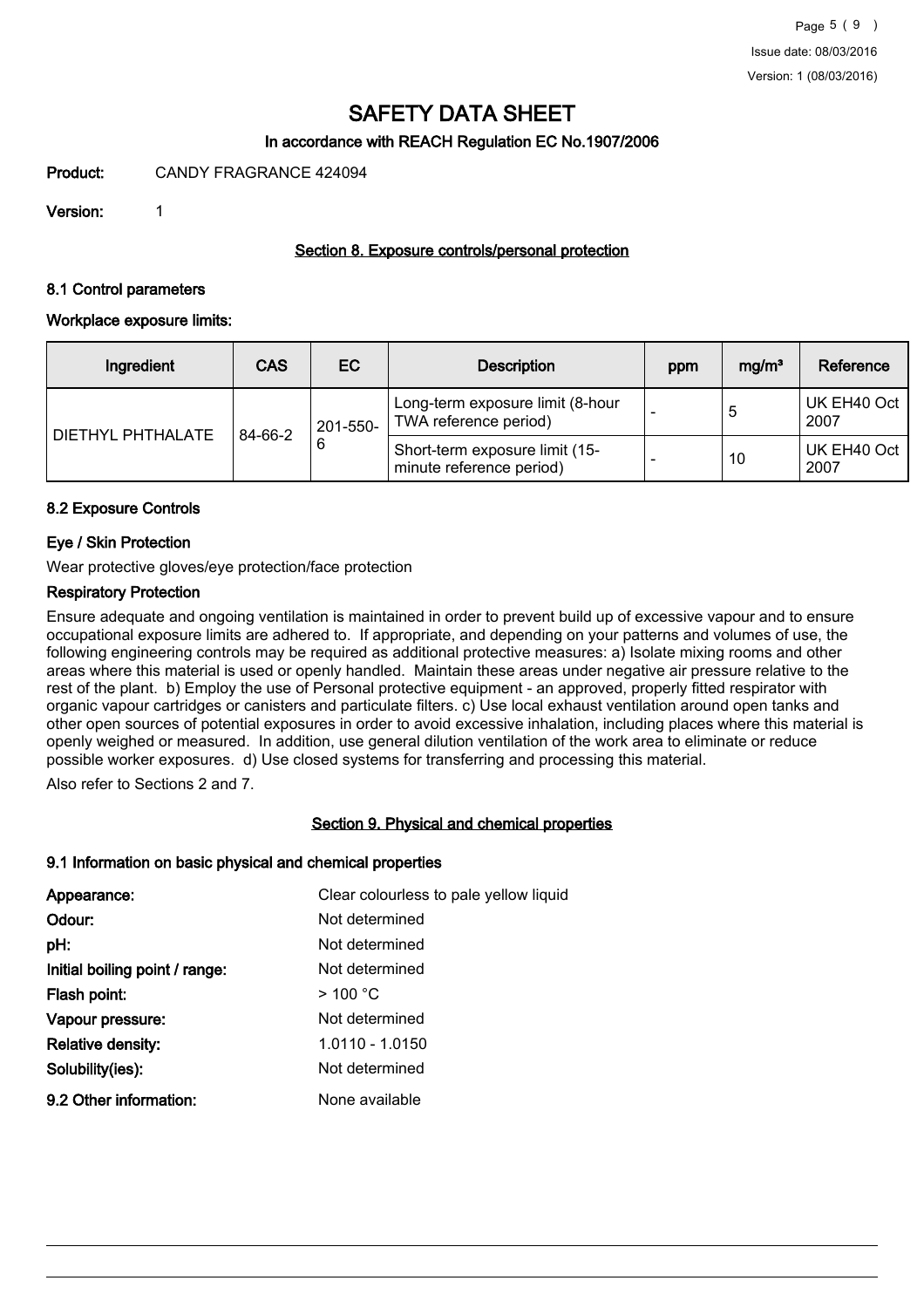# In accordance with REACH Regulation EC No.1907/2006

Product: CANDY FRAGRANCE 424094

Version: 1

# Section 10. Stability and reactivity

## 10.1 Reactivity:

Presents no significant reactivity hazard, by itself or in contact with water.

# 10.2 Chemical stability:

Good stability under normal storage conditions.

# 10.3 Possibility of hazardous reactions:

Not expected under normal conditions of use.

## 10.4 Conditions to avoid:

Avoid extreme heat.

# 10.5 Incompatible materials:

Avoid contact with strong acids, alkalis or oxidising agents.

# 10.6 Hazardous decomposition products:

Not expected.

# Section 11. Toxicological information

## 11.1 Information on toxicological effects

This mixture has not been tested as a whole for health effects. The health effects have been calculated using the methods outlined in Regulation (EC) No 1272/2008 (CLP).

Causes skin irritation.

May cause an allergic skin reaction.

| Assumed Toxicity Value (LD50 or ATE) for Acute Oral Toxicity:       | >5000         |
|---------------------------------------------------------------------|---------------|
| Assumed Toxicity Value (LD50 or ATE) for Acute Dermal Toxicity:     | >5000         |
| Assumed Toxicity Value (LC50 or ATE) for Acute Inhalation Toxicity: | Not Available |
| <b>Inhalation Route:</b>                                            | Not Available |
|                                                                     |               |

# Information about hazardous ingredients in the mixture

| Ingredient             | CAS      | EC        | LD50/ATE Oral | LD50/ATE<br>Dermal | LC50/ATE<br>Inhalation | <b>LC50 Route</b> |
|------------------------|----------|-----------|---------------|--------------------|------------------------|-------------------|
| <b>BENZYL BENZOATE</b> | 120-51-4 | 204-402-9 | 1500          | 4000               | Not available          | Not available     |

Refer to Sections 2 and 3 for additional information.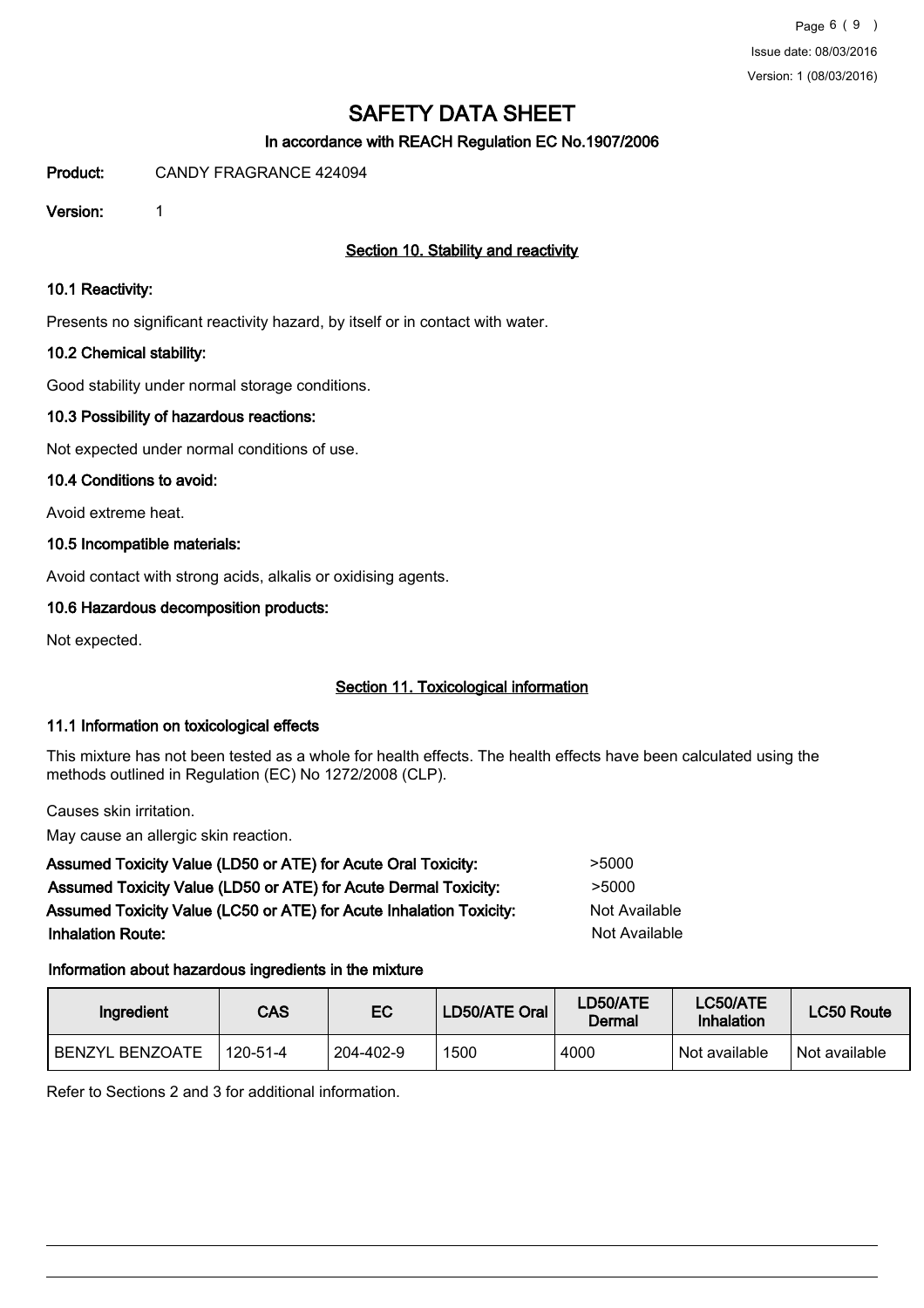# In accordance with REACH Regulation EC No.1907/2006

Product: CANDY FRAGRANCE 424094

Version: 1

# Section 12. Ecological information

### 12.1 Toxicity:

Very toxic to aquatic life with long lasting effects.

| 12.2 Persistence and degradability: | Not available |  |
|-------------------------------------|---------------|--|
|                                     |               |  |

12.3 Bioaccumulative potential: Not available

12.4 Mobility in soil: Not available

# 12.5 Results of PBT and vPvB assessment:

This substance does not meet the PBT/vPvB criteria of REACH, annex XIII.

### 12.6 Other adverse effects: Not available

### Section 13. Disposal considerations

### 13.1 Waste treatment methods:

Dispose of in accordance with local regulations. Avoid disposing into drainage systems and into the environment. Empty containers should be taken to an approved waste handling site for recycling or disposal.

### Section 14. Transport information

| 14.1 UN number:                                                                                                                                                                                                                                                                                                                                                                                                                                              | UN3082                                                                                                                     |
|--------------------------------------------------------------------------------------------------------------------------------------------------------------------------------------------------------------------------------------------------------------------------------------------------------------------------------------------------------------------------------------------------------------------------------------------------------------|----------------------------------------------------------------------------------------------------------------------------|
| 14.2 UN Proper Shipping Name:                                                                                                                                                                                                                                                                                                                                                                                                                                | ENVIRONMENTALLY HAZARDOUS SUBSTANCE, LIQUID, N.O.S.<br>(HEXAMETHYLINDANOPYRAN, TETRAMETHYL<br>ACETYLOCTAHYDRONAPHTHALENES) |
| 14.3 Transport hazard class(es):                                                                                                                                                                                                                                                                                                                                                                                                                             | 9                                                                                                                          |
| Sub Risk:                                                                                                                                                                                                                                                                                                                                                                                                                                                    |                                                                                                                            |
| 14.4. Packing Group:                                                                                                                                                                                                                                                                                                                                                                                                                                         | Ш                                                                                                                          |
| 14.5 Environmental hazards:                                                                                                                                                                                                                                                                                                                                                                                                                                  | This is an environmentally hazardous substance.                                                                            |
| 14.6 Special precautions for user:                                                                                                                                                                                                                                                                                                                                                                                                                           | None additional                                                                                                            |
| $\mathcal{L} \mathcal{L} = \mathcal{L} \mathcal{L} \mathcal{L} \mathcal{L} \mathcal{L} \mathcal{L} \mathcal{L} \mathcal{L} \mathcal{L} \mathcal{L} \mathcal{L} \mathcal{L} \mathcal{L} \mathcal{L} \mathcal{L} \mathcal{L} \mathcal{L} \mathcal{L} \mathcal{L} \mathcal{L} \mathcal{L} \mathcal{L} \mathcal{L} \mathcal{L} \mathcal{L} \mathcal{L} \mathcal{L} \mathcal{L} \mathcal{L} \mathcal{L} \mathcal{L} \mathcal{L} \mathcal{L} \mathcal{L} \mathcal$ |                                                                                                                            |

14.7 Transport in bulk according to Annex II of MARPOL73/78 and the IBC Code:

Not applicable

## Section 15. Regulatory information

# 15.1 Safety, health and environmental regulations/legislation specific for the substance or mixture

None additional

# 15.2 Chemical Safety Assessment

A Chemical Safety Assessment has not been carried out for this product.

# Section 16. Other information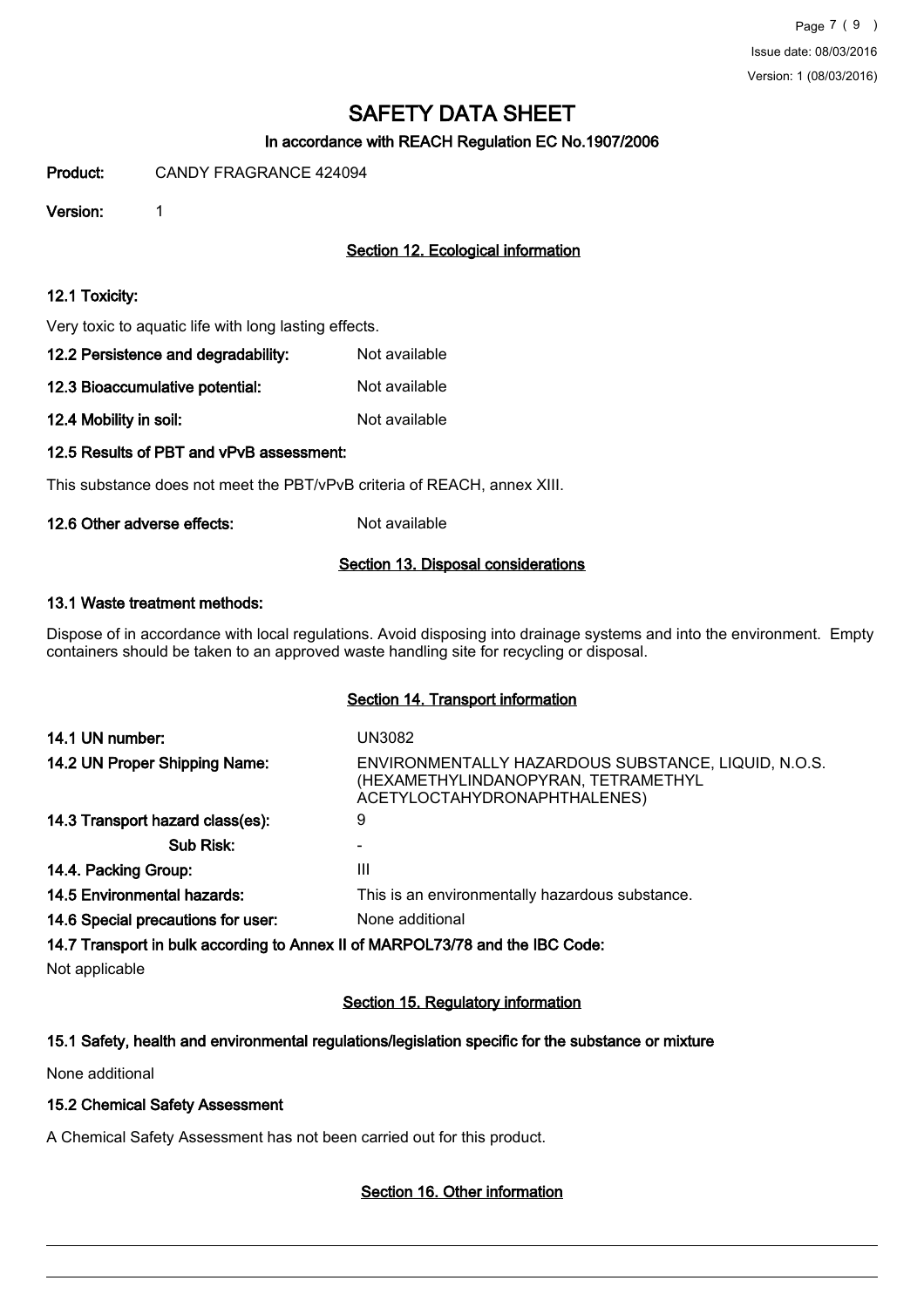# In accordance with REACH Regulation EC No.1907/2006

### Product: CANDY FRAGRANCE 424094

Version: 1

Concentration % Limits: EH C1=81.42% EH C2=7.86% EH C3=0.78554595% EH C4=59.66% SCI 2=60.24% SS 1=7.14%

Total Fractional Values: EH C1=1.23 EH C2=12.73 EH C3=127.30 EH C4=1.68 SCI 2=1.66 SS 1=14.00

# Key to revisions:

Not applicable

# Key to abbreviations:

| Abbreviation     | Meaning                                                                                                       |
|------------------|---------------------------------------------------------------------------------------------------------------|
| AH 1             | <b>Aspiration Hazard Category 1</b>                                                                           |
| ATO 4            | Acute Toxicity - Oral Category 4                                                                              |
| EDI <sub>2</sub> | Eye Damage / Irritation Category 2                                                                            |
| EH A1            | Hazardous to the Aquatic Environment - Acute Hazard Category 1                                                |
| EH <sub>C1</sub> | Hazardous to the Aquatic Environment - Long-term Hazard Category 1                                            |
| EH <sub>C2</sub> | Hazardous to the Aquatic Environment - Long-term Hazard Category 2                                            |
| FL <sub>3</sub>  | Flammable Liquid, Hazard Category 3                                                                           |
| H226             | Flammable liquid and vapour.                                                                                  |
| H302             | Harmful if swallowed.                                                                                         |
| H304             | May be fatal if swallowed and enters airways.                                                                 |
| H315             | Causes skin irritation.                                                                                       |
| H317             | May cause an allergic skin reaction.                                                                          |
| H319             | Causes serious eye irritation.                                                                                |
| H320             | Causes eye irritation.                                                                                        |
| H400             | Very toxic to aquatic life.                                                                                   |
| H410             | Very toxic to aquatic life with long lasting effects.                                                         |
| H411             | Toxic to aquatic life with long lasting effects.                                                              |
| P210             | Keep away from heat, sparks, open flames and hot surfaces. - No smoking.                                      |
| P233             | Keep container tightly closed.                                                                                |
| P240             | Ground/bond container and receiving equipment.                                                                |
| P241             | Use explosion-proof electrical, ventilating and lighting equipment.                                           |
| P242             | Use only non-sparking tools.                                                                                  |
| P243             | Take precautionary measures against static discharge.                                                         |
| P261             | Avoid breathing vapour or dust.                                                                               |
| P264             | Wash hands and other contacted skin thoroughly after handling.                                                |
| P270             | Do not eat, drink or smoke when using this product.                                                           |
| P272             | Contaminated work clothing should not be allowed out of the workplace.                                        |
| P273             | Avoid release to the environment.                                                                             |
| P280             | Wear protective gloves/eye protection/face protection.                                                        |
| P301/310         | IF SWALLOWED: Immediately call a POISON CENTER or doctor/physician.                                           |
| P301/312         | IF SWALLOWED: call a POISON CENTER or doctor/physician if you feel unwell.                                    |
| P302/352         | IF ON SKIN: Wash with plenty of soap and water.                                                               |
| P303/361/353     | IF ON SKIN (or hair): Remove/take off immediately all contaminated clothing. Rinse skin with<br>water/shower. |